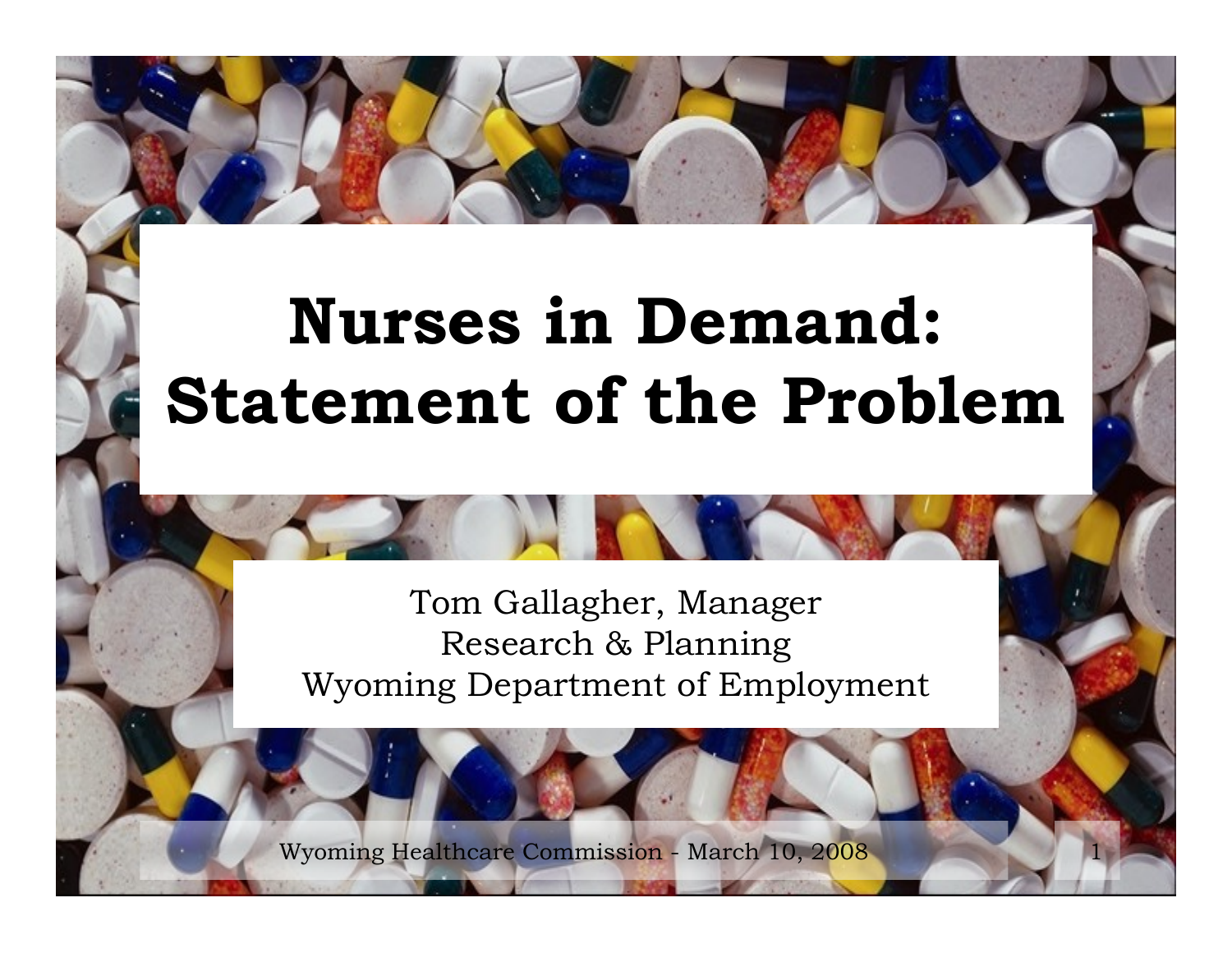## The Nursing Situation in Wyoming

Topics in R&P's study of nursing demand:

- Demographics population changes and age groups.
- Projected need for nurses.
- Current health care employment and wages.
- Population and health care growth.
- Hospital records by age group.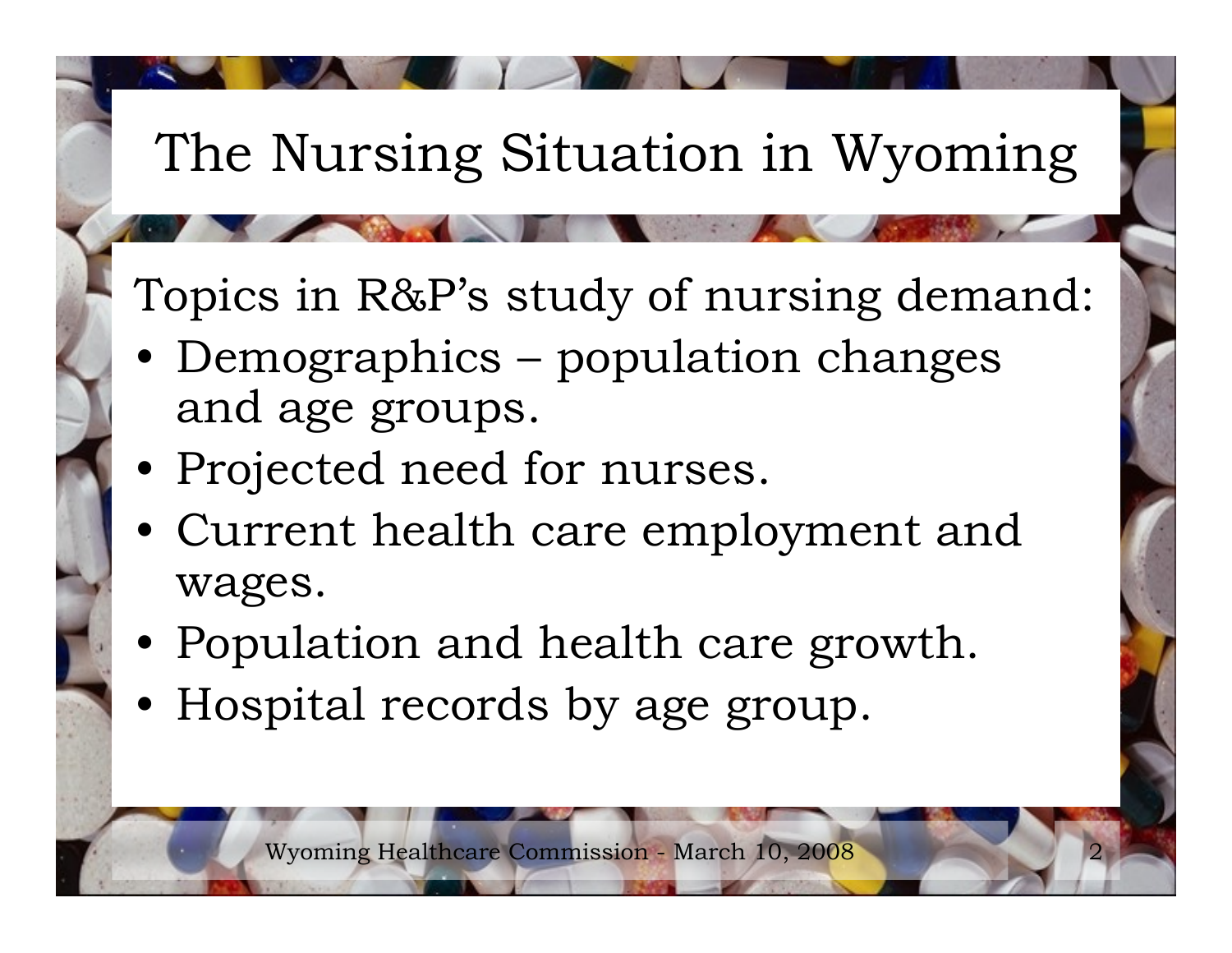## Demographics and Aging

- Wyoming's changing population:
	- Older age groups increasing.
	- Younger age groups declining.
- Increased life expectancy means more chronic illness, degenerative disease.
- Older populations require more longterm care.
- Many nurses also near retirement age.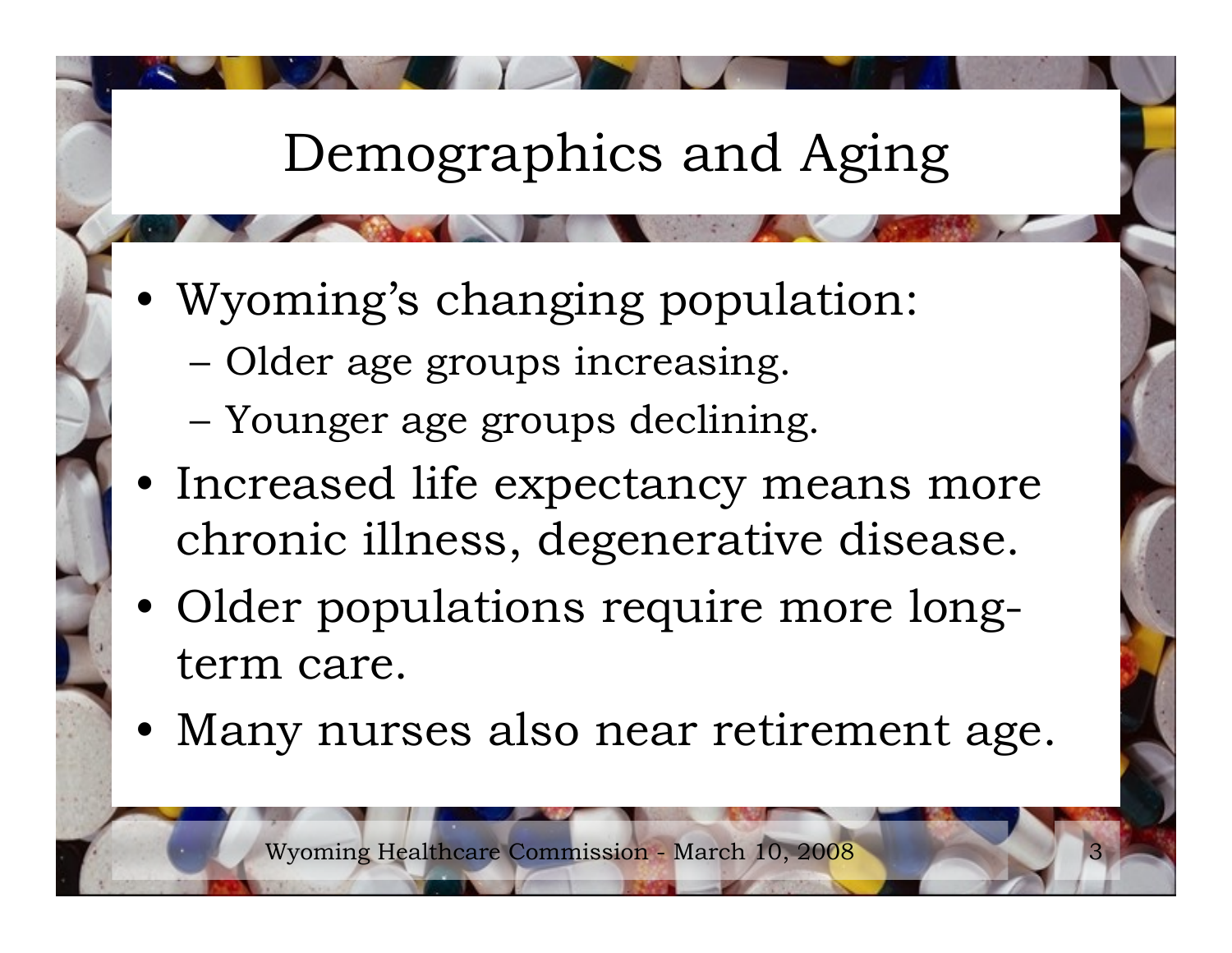#### Projected Population Growth for Wyoming, 2000-2030



Data source: Wyoming and County Population Projections by Age: 2003 to 2020. Wyoming Department of Administration and Information, Economic Analysis Division (http://eadiv.state.wy.us). Wenlin Liu. Internet release October 21, 2004.

4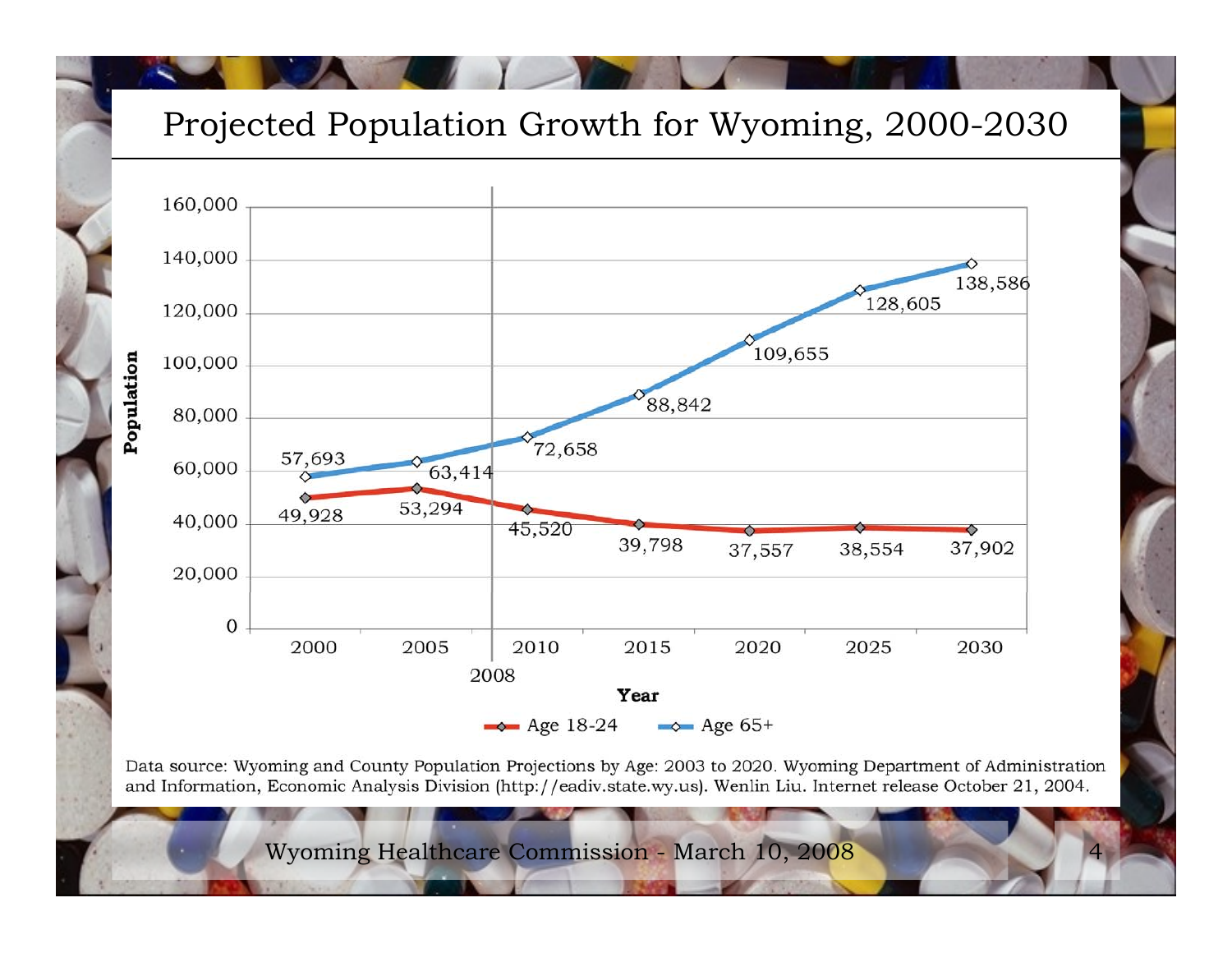#### Projected Percentage Changes in Population by Wyoming County and Age Group, 2000 to 2020



• 55-andolder group is projected to increase in nearly all counties.• Younger age groups will have smaller increases or some declines.

Source: Wyoming Department of Administration and Information, Economic Analysis Division. (2004, October 21). Wyoming and county population projections by age, 2003-2020. Retrieved October 10, 2007, from http://eadiv.state.wy.us/pop/agsx00\_20.htm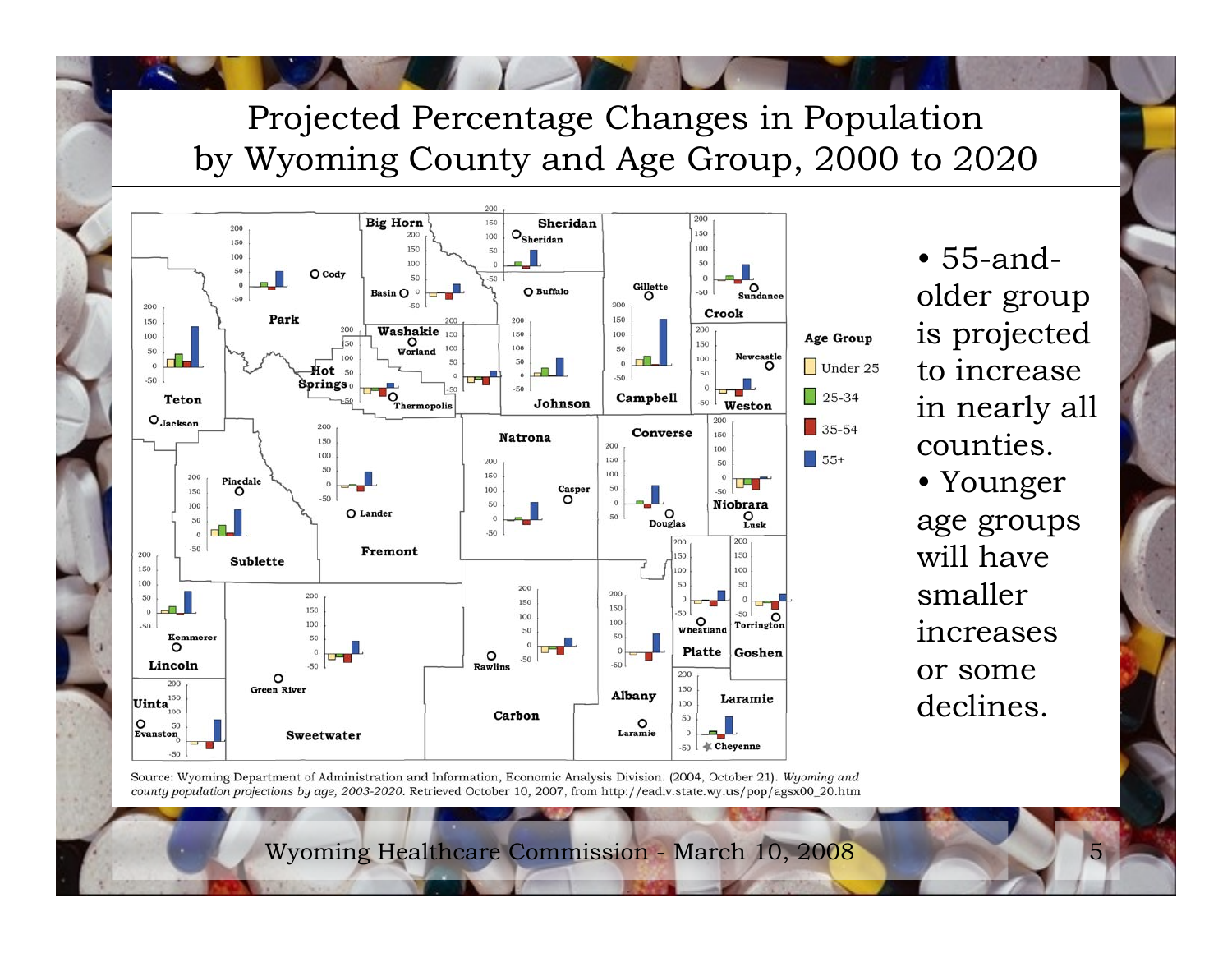## Projected Need for Nurses

- In addition to job growth, the greatest challenge will be replacing existing nurses as they:
	- Retire.
	- Quit.
	- Are terminated.
- Demand for nurses is expected to be most severe in small facilities.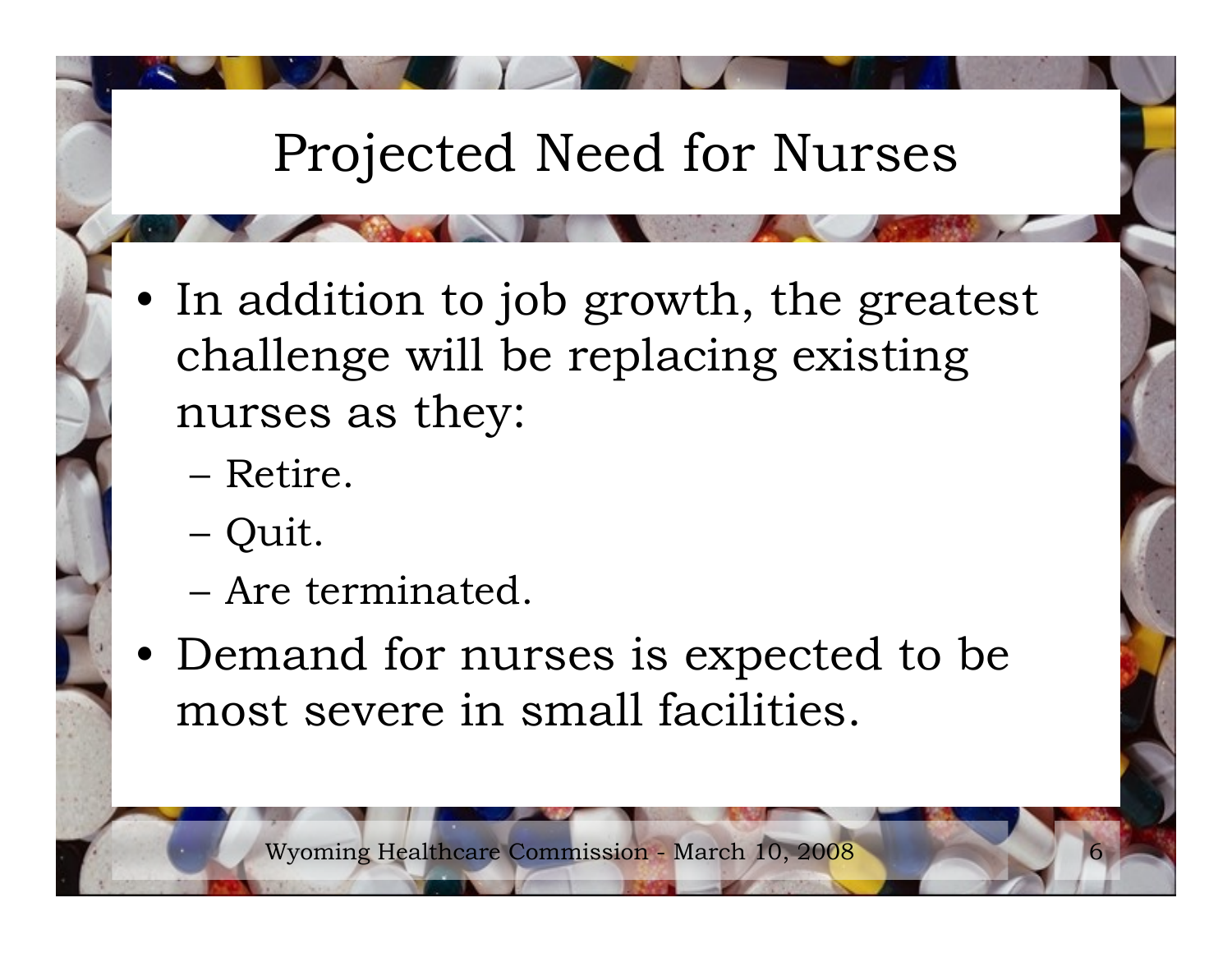#### Components of Change by Projection Scenario and Industry, 2006-2014

|                                                              | Ambulatory<br><b>Health Care</b><br><b>Services</b> |                  | <b>Hospitals</b>  |                  | Nursing &<br><b>Residential</b><br><b>Care Facilities</b> |                         | <b>Total Health</b><br>Care |                  |
|--------------------------------------------------------------|-----------------------------------------------------|------------------|-------------------|------------------|-----------------------------------------------------------|-------------------------|-----------------------------|------------------|
| Analysis                                                     | Current<br>Policy                                   | Policy<br>Change | Current<br>Policy | Policy<br>Change | Current<br>Policy                                         | Policy<br><b>Change</b> | Current<br>Policy           | Policy<br>Change |
| RNs 2006 (Estimated)                                         | 652                                                 | 652              | 2,200             | 2,200            | 293                                                       | 293                     | 3,145                       | 3,145            |
| Growth Need                                                  | 486                                                 | 165              | 592               | 314              | 135                                                       | 362                     | 1,213                       | 841              |
| Replacement Need <sup>a</sup>                                | 496                                                 | 496              | 1,367             | 1,367            | 231                                                       | 231                     | 2,094                       | 2,094            |
| <b>Projected Total</b><br><b>Nursing Demand</b><br>2006-2014 | 982                                                 | 661              | 1,959             | 1,681            | 366                                                       | 593                     | 3,307                       | 2,935            |

aReplacement need calculation basis was the 2006 estimate of nurses working.

Wyoming Healthcare Commission - March 10, 2008

7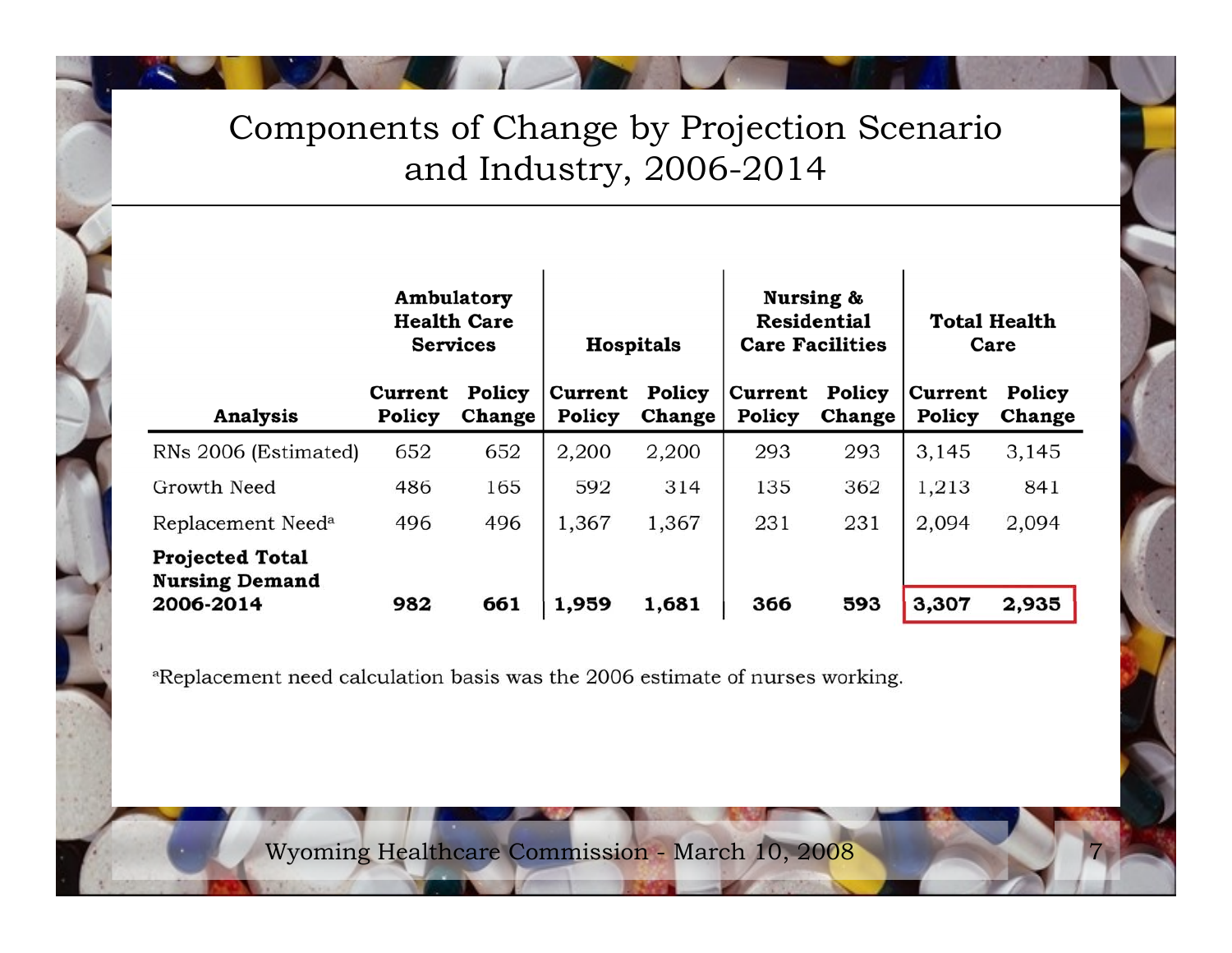## A Change in Policy?

- Under current hiring practices in Wyoming, 3,307 more registered nurses will be needed in 2014 than in 2006, a 103.9% increase.
- Current practice often allows several part-time nurses to fill a full-time shift.
- A change in policy might only slightly reduce nursing demand.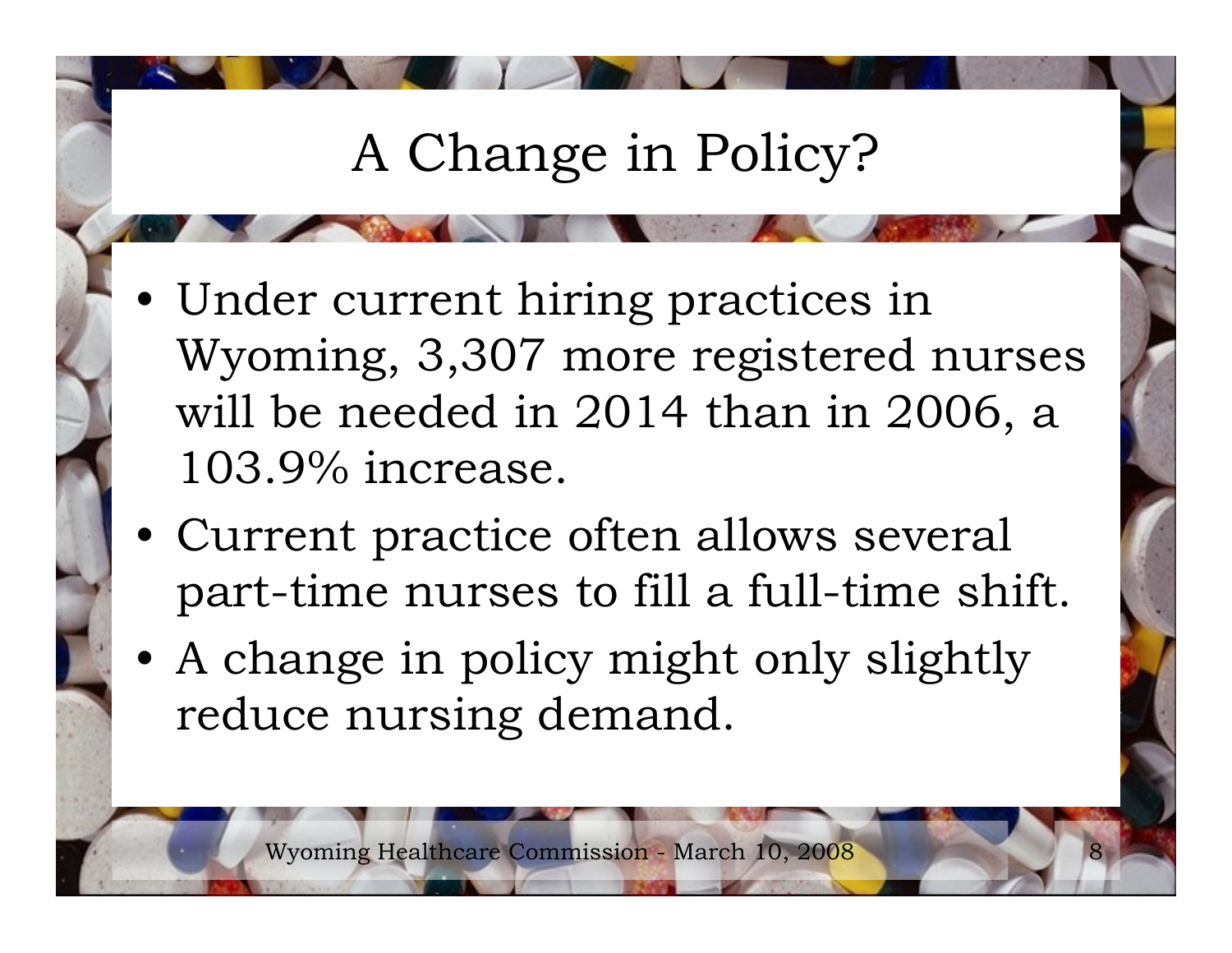#### Health Care Employment and Wages

Based on quarterly Unemployment Insurance reporting of employment and wages, from 2000 to 2007:

- Some industries in health care had a decrease in employment per firm.
	- Trouble filling positions?
- Some industries had decreased wages.
	- Some jobs filled by lower-paid staff such as certified nursing assistants?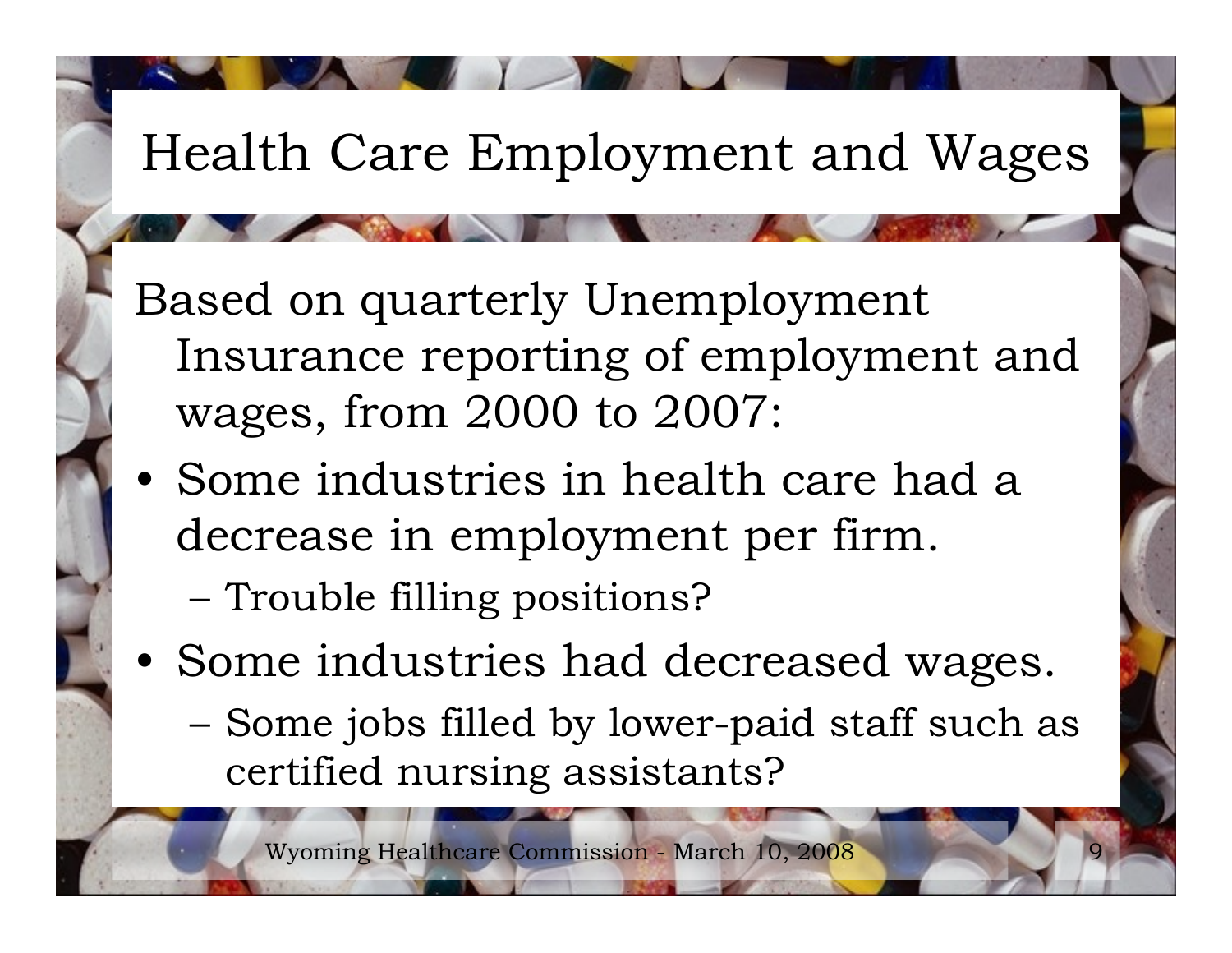#### Health Care Employment and Wages

- Employment and wages in health care grew faster than for health care and all industries combined (2000-2007).
- Notable changes:
	- Average weekly wages in offices of physicians increased significantly (71.5%).
		- Higher-paid employees than other firms?
	- Firms in offices of physicians grew in number and employment size.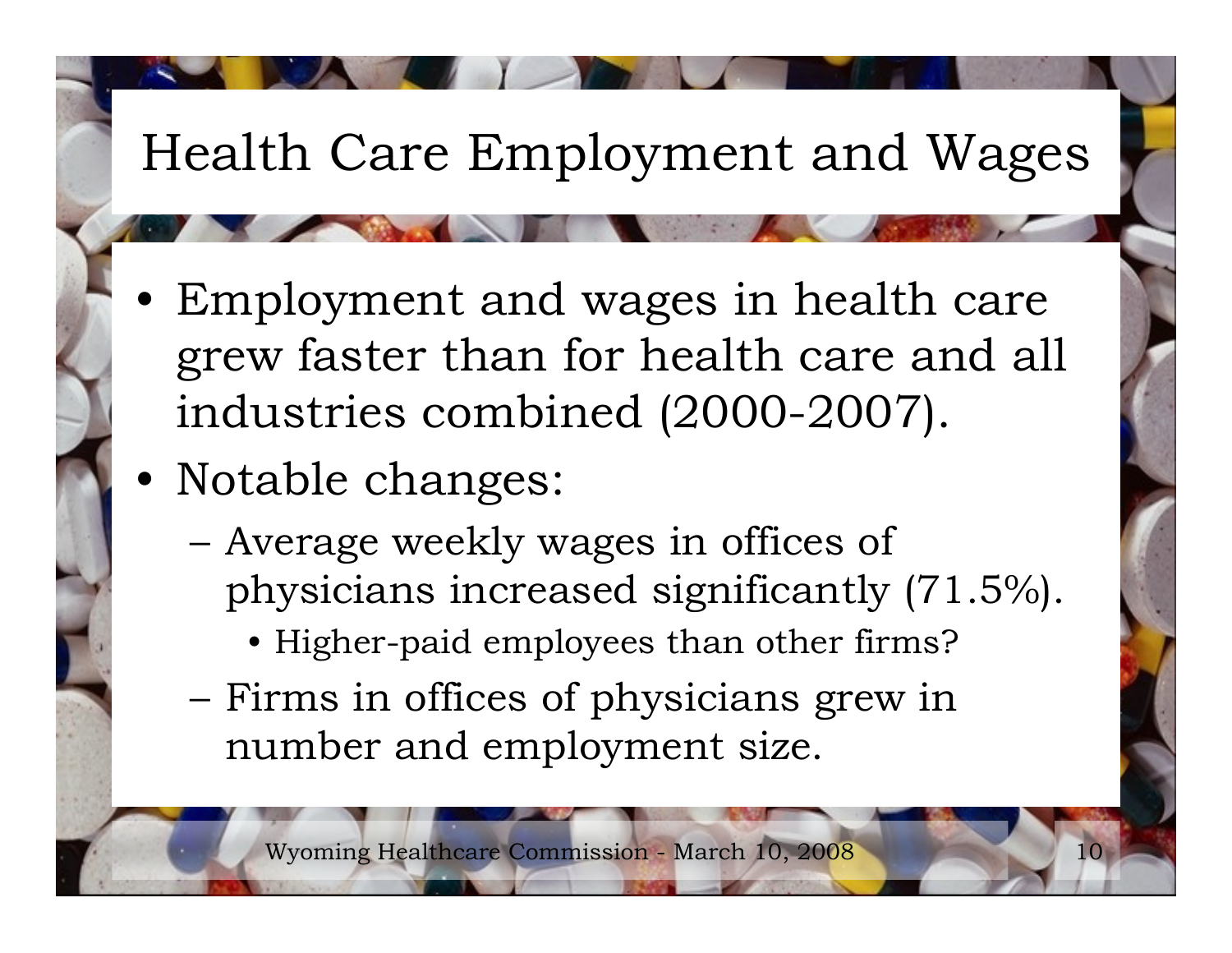## Population and Health Care Growth

- From 2000 to 2007, health care growth in Wyoming was linked to overall population growth.
- Counties with the highest projected percentage increases and highest decrease in population (2003-2020):
	- Sublette (14.5%)
	- Teton (13.4%)
	- Niobrara (-10.0%)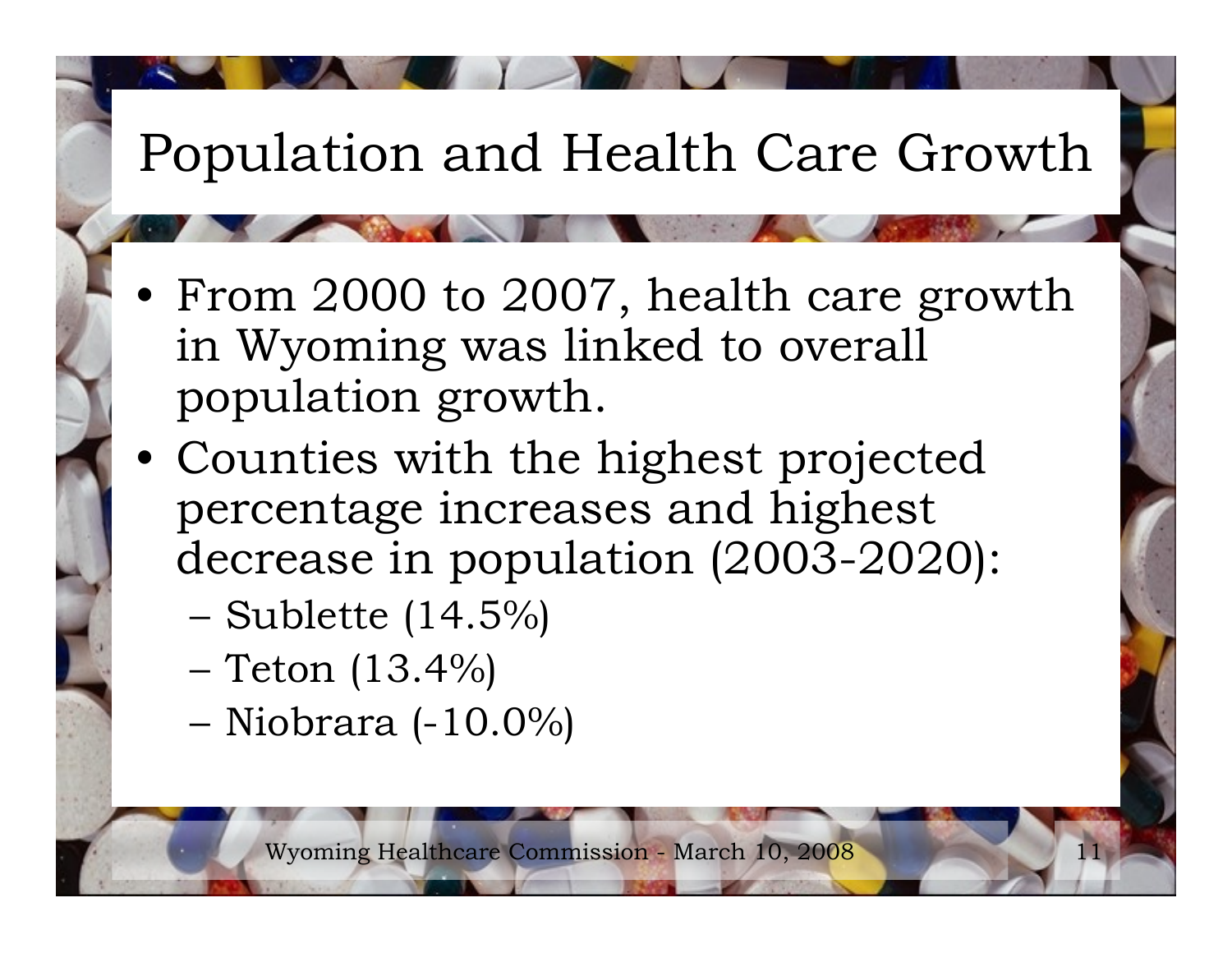#### Projected Percentage Change in Population by Wyoming County, 2003 to 2020

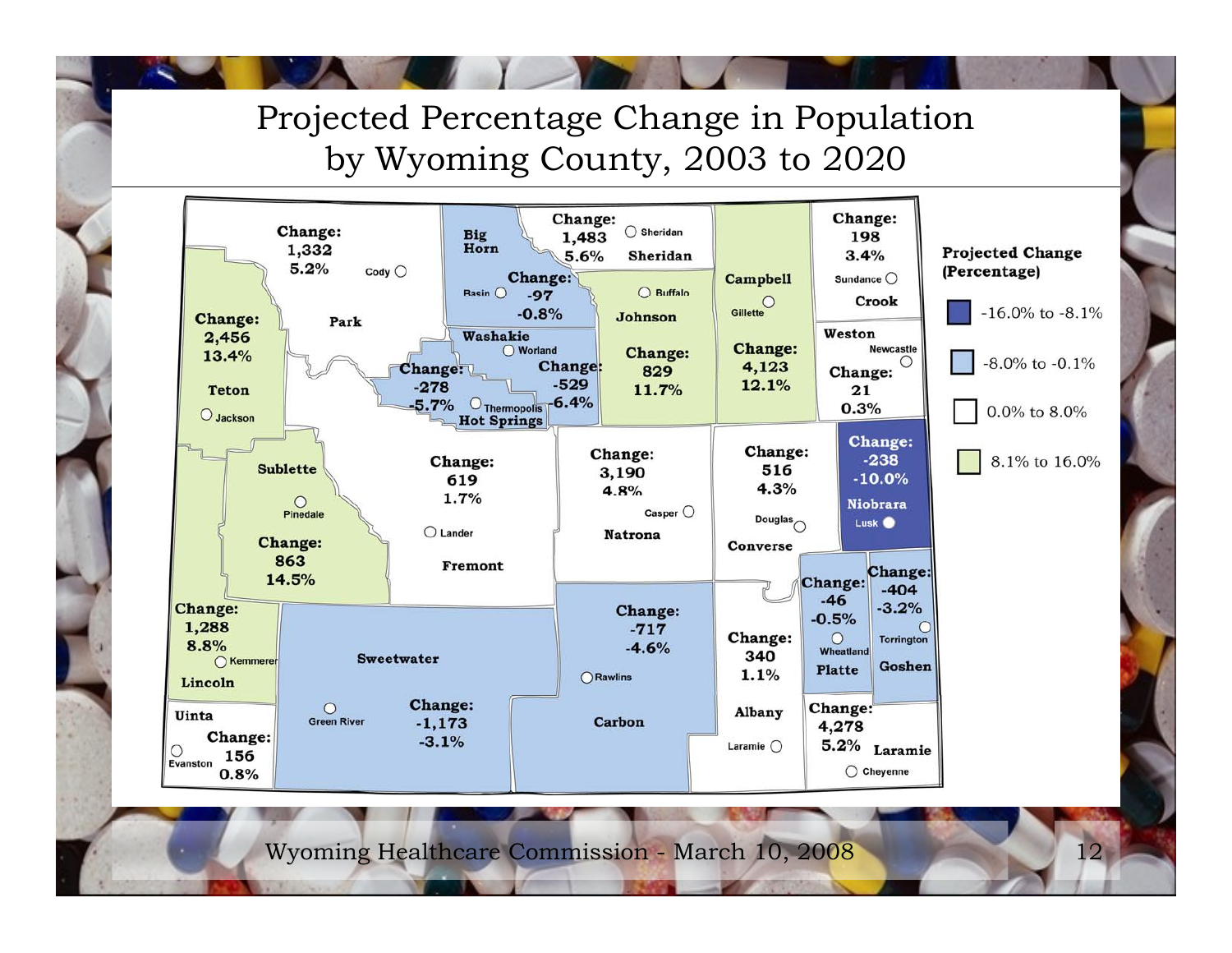#### Health Insurance Availability

- From 2000 to 2007, employer-provided health insurance was most likely to be available to residents of counties with the largest population.
- The number of near-elderly is rising in Wyoming at the same time that employer-provided health insurance is declining.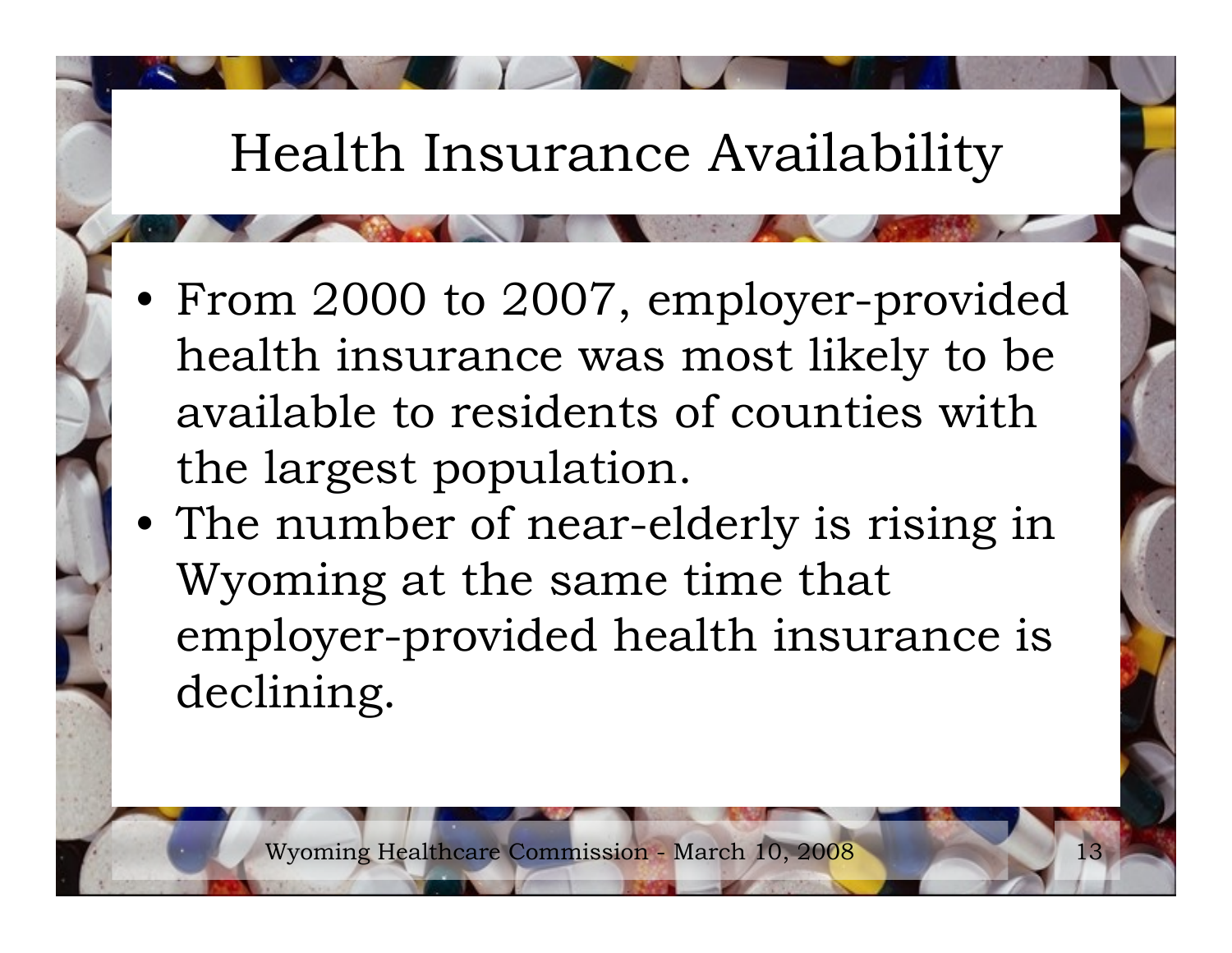## Hospital Records by Age Group

- Hospitalization reasons vary by age:
	- Younger = childbirth, childhood illness
	- Older = chronic illness (heart disease, high blood pressure)
- Usage of care units varies by age:
	- Younger = neonatal, obstetrics
	- Older = cardiac, respiratory
- Older patients often have longer hospital stays than younger patients.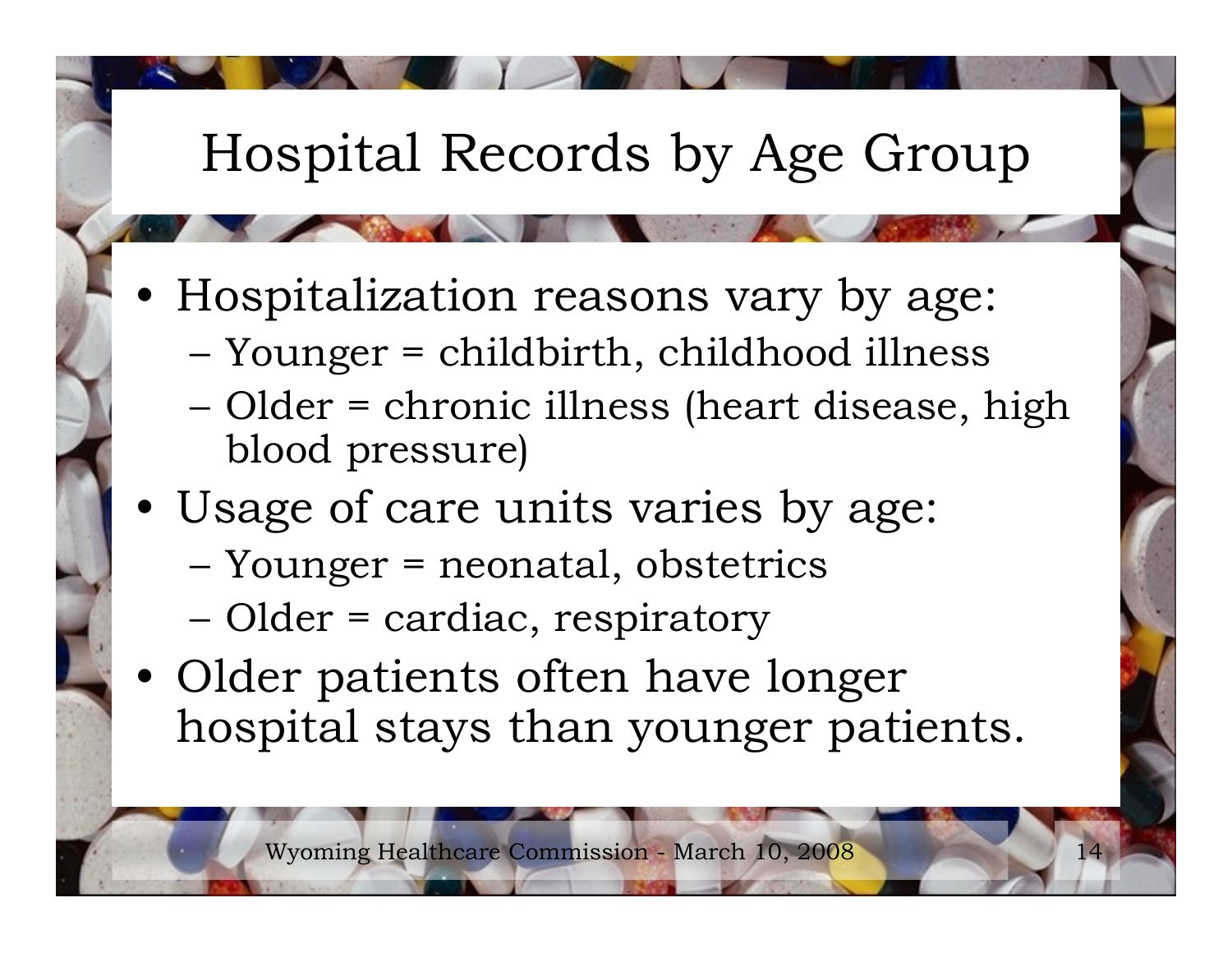#### Top 10 Major Diagnostic Codes, Age 55 and Older and Under Age 55, July 1, 2005 – December 31, 2005

#### Age 55 and Older **Under Age 55** Nervous System, 3.3% Hepatobiliary System Female & Pancreas, 2.6% Endocrine, Nutritional Reproductive Factors Influencing & Metabolic, 3.0% Skin, Subcutaneous System, 4.1% Health Status, 3.2% Tissue, & Breast, 2.1% Pregnancy, Endocrine, Nutritional, Childbirth & Circulatory & Metabolic, 4.1% Mental. the Puerperium, System, 5.3% 23.2% 22.4% Kidney & Urinary Respiratory Tract, 4.5% System, 5.7% **Nervous** System,  $6.4%$ Digestive Circulatory Newborns System, System, & Other 11.6% 5.7% Neonates, 20.3% Digestive Musculoskeletal System & System, Connective Tissue, 17.6% Respiratory System, 13.8% Musculoskeletal System &  $6.8%$ Connective Tissue, 6.9%

Note: Percentages do not total 100% because only the top 10 major diagnostic codes are shown.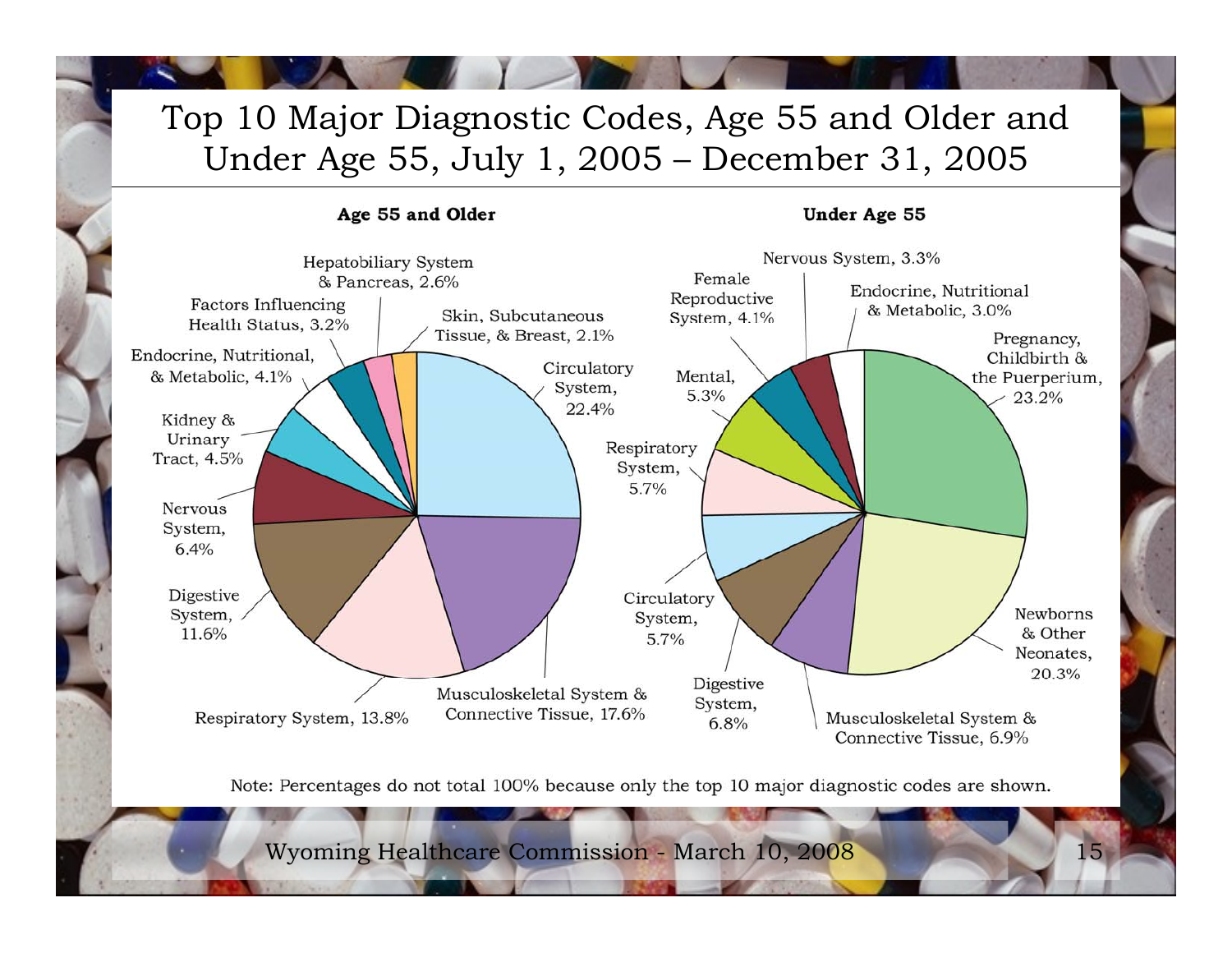#### Nurse Survey Results

- 2007 survey of Wyoming nurses found:
	- Many nurses work in general medicine, general surgery, or obstetrics.
	- Far fewer nurses work in cardiac, respiratory, and cancer care – the specialties needed by older patients.
	- Where a nurse works might not match the training received; mismatch between skills used now and skills needed for the future.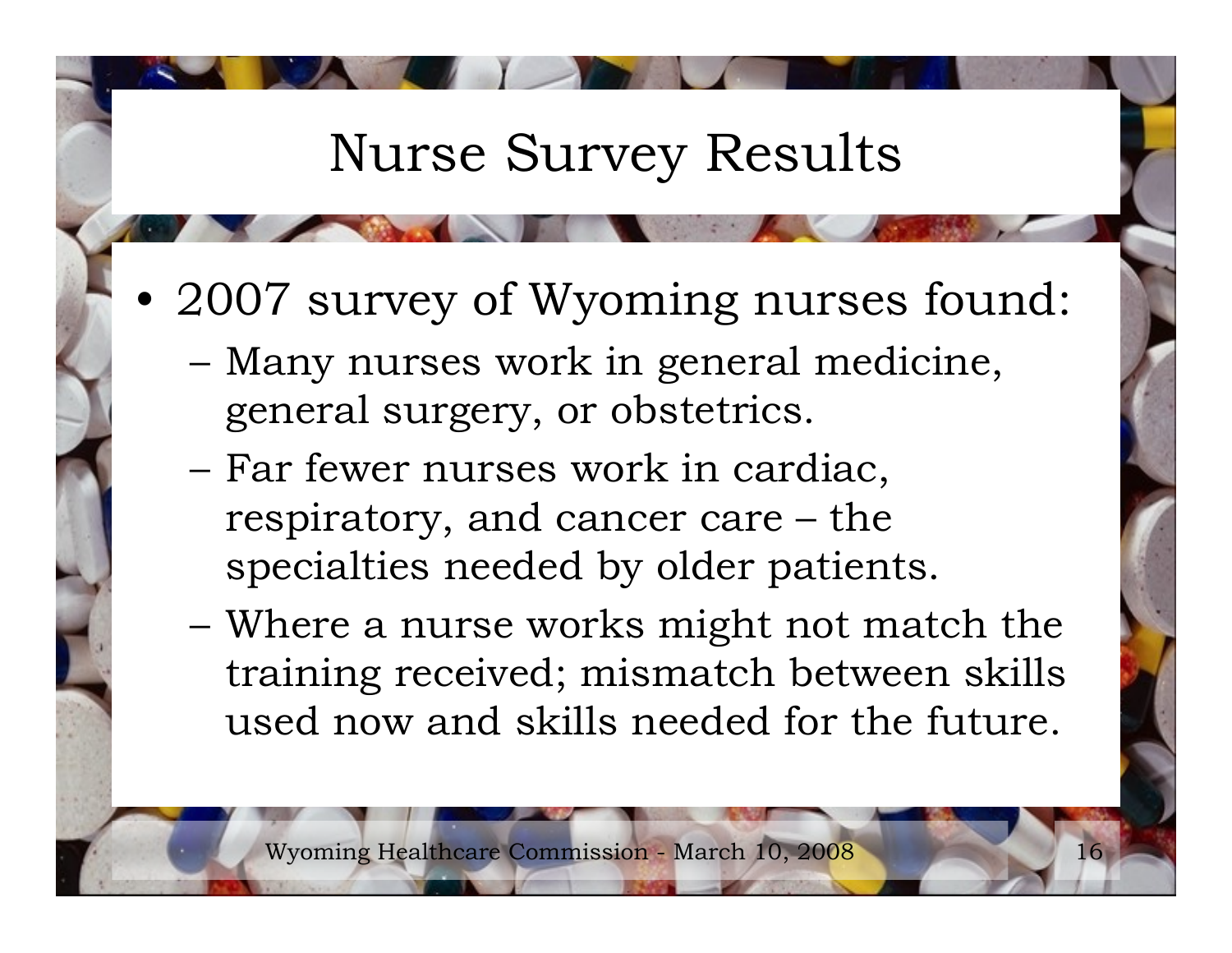## Conclusions

- Growing and aging population.
- Projected demand for nurses likely to exceed supply.
- Increased need for health care across Wyoming:
	- Specialized services, especially for elderly.
	- Nurses to work in those specialties.